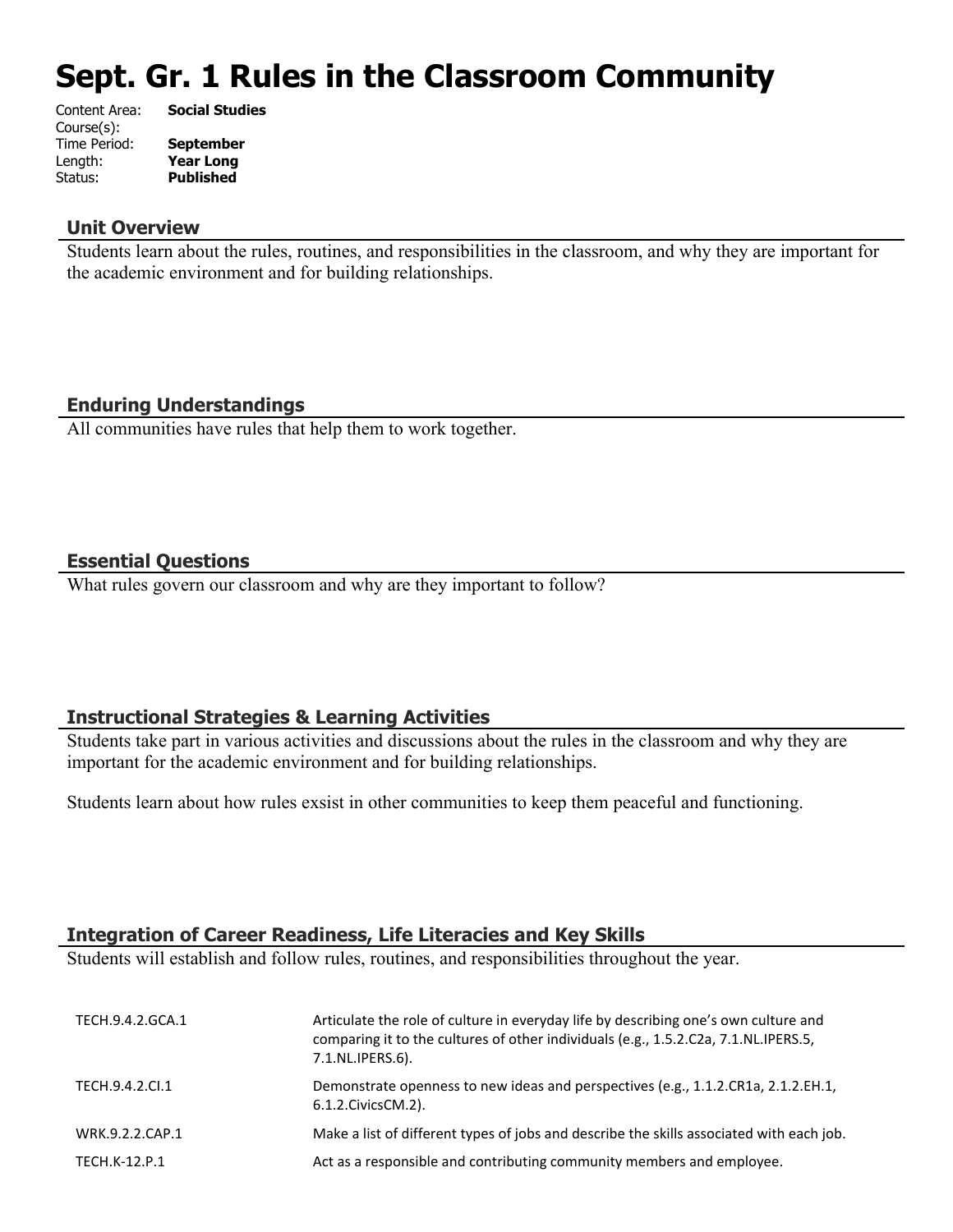| TECH.K-12.P.3   | Consider the environmental, social and economic impacts of decisions.              |
|-----------------|------------------------------------------------------------------------------------|
| TECH.K-12.P.6   | Model integrity, ethical leadership and effective management.                      |
| TECH.K-12.P.9   | Work productively in teams while using cultural/global competence.                 |
| TECH.9.4.2.CT.3 | Use a variety of types of thinking to solve problems (e.g., inductive, deductive). |

# **Technology and Design Integration**

Students will interact with the Smartboard throughout the unit.

|                   | The availability of technology for essential tasks varies in different parts of the world.                                          |
|-------------------|-------------------------------------------------------------------------------------------------------------------------------------|
| CS.K-2.8.2.2.EC.1 | Identify and compare technology used in different schools, communities, regions, and<br>parts of the world.                         |
| CS.K-2.8.1.2.CS.1 | Select and operate computing devices that perform a variety of tasks accurately and<br>quickly based on user needs and preferences. |

# **Interdisciplinary Connections**

Students will use various texts and Scholastic News to identify main topics and show connections between events and ideas.

| LA.SL.1.2 | Ask and answer questions about key details in a text read aloud or information presented<br>orally or through other media.                           |
|-----------|------------------------------------------------------------------------------------------------------------------------------------------------------|
| LA.SL.1.3 | Ask and answer questions about what a speaker says in order to gather additional<br>information or clarify something that is not understood.         |
| LA.SL.1.1 | Participate in collaborative conversations with diverse partners about grade 1 topics and<br>texts with peers and adults in small and larger groups. |

# **Differentiation**

- Understand that gifted students, just like all students, come to school to learn and be challenged.
- Pre-assess your students. Find out their areas of strength as well as those areas you may need to address before students move on.
- Consider grouping gifted students together for at least part of the school day.
- Plan for differentiation. Consider pre-assessments, extension activities, and compacting the curriculum.
- Use phrases like "You've shown you don't need more practice" or "You need more practice" instead of words like "qualify" or "eligible" when referring to extension work.
- Encourage high-ability students to take on challenges. Because they're often used to getting good grades, gifted students may be risk averse.

### **Definitions of Differentiation Components**:

- o Content the specific information that is to be taught in the lesson/unit/course of instruction.
- o Process how the student will acquire the content information.
- o Product how the student will demonstrate understanding of the content.
- o Learning Environment the environment where learning is taking place including physical location and/or student grouping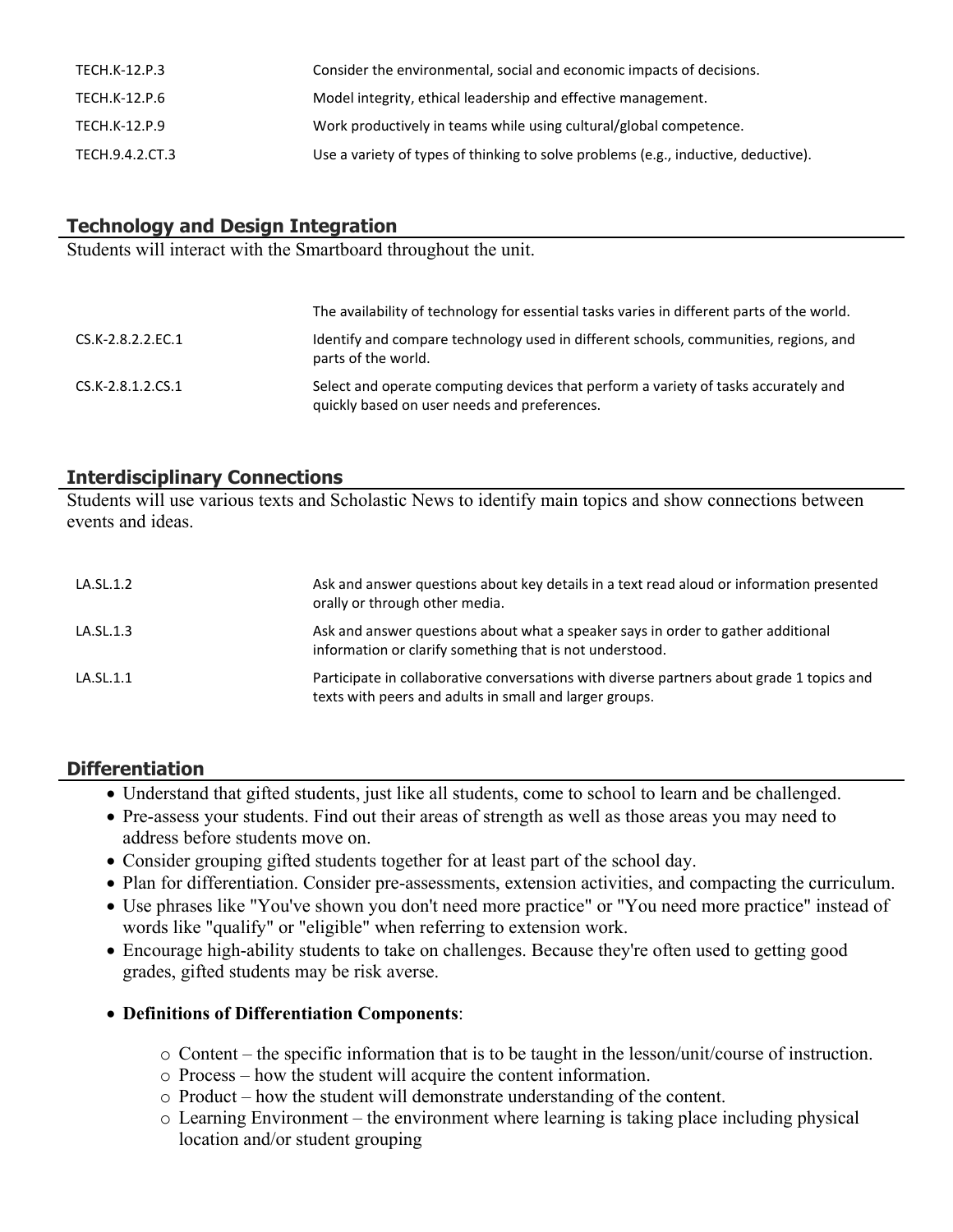Students will receive individual support or challenges as needed with the curriculum materials.

## **Modifications & Accommodations**

Refer to QSAC EXCEL SMALL SPED ACCOMMOCATIONS spreadsheet in this discipline.

#### **Modifications and Accommodations used in this unit:**

IEP's and 504 accommodations will be utilized.

### **Benchmark Assessments**

**Benchmark Assessments** are given periodically (e.g., at the end of every quarter or as frequently as once per month) throughout a school year to establish baseline achievement data and measure progress toward a standard or set of academic standards and goals.

#### **Schoolwide Benchmark assessments:**

Aimsweb benchmarks 3X a year

Linkit Benchmarks 3X a year

DRA

## **Additional Benchmarks used in this unit:**

Students will complete Reading Checkpoints.

### **Formative Assessments**

Assessment allows both instructor and student to monitor progress towards achieving learning objectives, and can be approached in a variety of ways. **Formative assessment** refers to tools that identify misconceptions, struggles, and learning gaps along the way and assess how to close those gaps. It includes effective tools for helping to shape learning, and can even bolster students' abilities to take ownership of their learning when they understand that the goal is to improve learning, not apply final marks (Trumbull and Lash, 2013). It can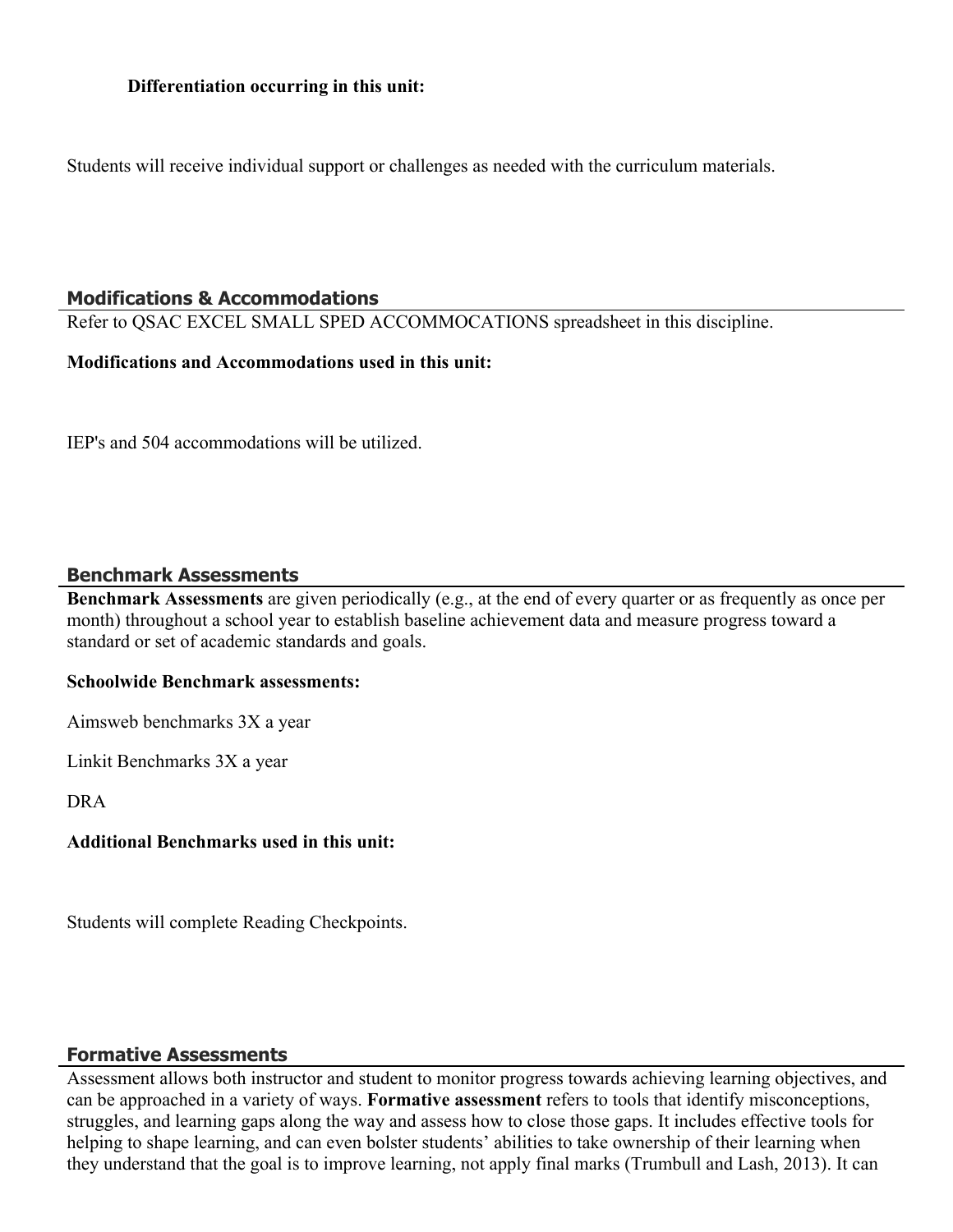include students assessing themselves, peers, or even the instructor, through writing, quizzes, conversation, and more. In short, formative assessment occurs throughout a class or course, and seeks to improve student achievement of learning objectives through approaches that can support specific student needs (Theal and Franklin, 2010, p. 151).

## **Formative Assessments used in this unit:**

Discussion

Printables

drawings

### **Summative Assessments**

**Summative assessments** evaluate student learning, knowledge, proficiency, or success at the conclusion of an instructional period, like a unit, course, or program. Summative assessments are almost always formally graded and often heavily weighted (though they do not need to be). Summative assessment can be used to great effect in conjunction and alignment with formative assessment, and instructors can consider a variety of ways to combine these approaches.

#### **Summative assessments for this unit:**

Printables in Scholastic News

### **Instructional Materials**

Stories and books that discuss rules and behaviors in the classroom.

Artwork and writing materials as needed.

My Weekly Reader Scholastic News